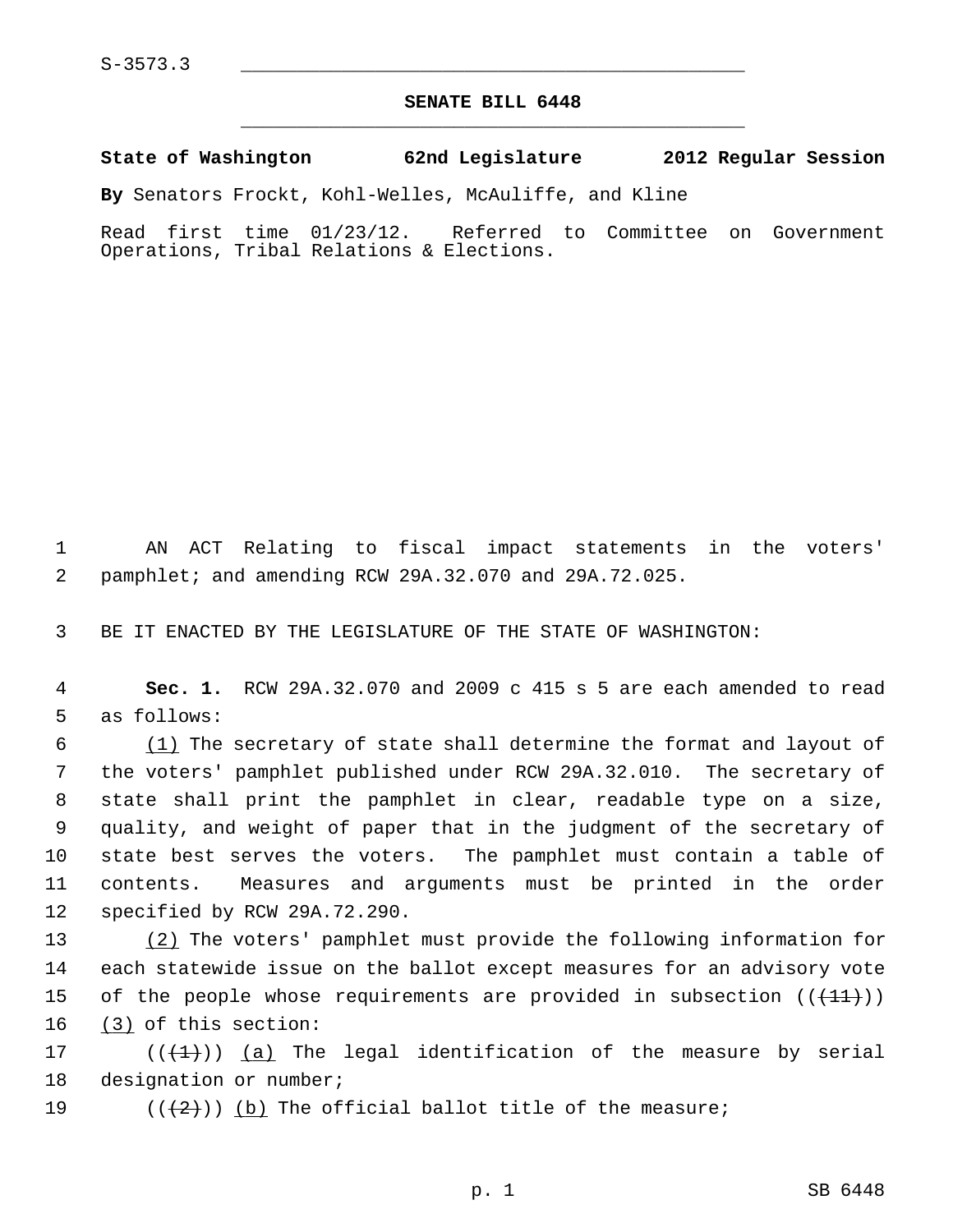1  $((+3))$   $(c)$  A statement prepared by the attorney general explaining 2 the law as it presently exists;

 $(1+4)$ ) (d) A statement prepared by the attorney general explaining 4 the effect of the proposed measure if it becomes law;

 $5$  (( $(5)$ )) (e) The fiscal impact statement prepared under RCW 6 29A.72.025;

 $7$  ( $(\overline{6})$ ) (f) The total number of votes cast for and against the 8 measure in the senate and house of representatives, if the measure has 9 been passed by the legislature;

10  $((+7)^{n})$  (q) An argument advocating the voters' approval of the 11 measure together with any statement in rebuttal of the opposing 12 argument;

13 ( $(\{8\})$ ) (h) An argument advocating the voters' rejection of the 14 measure together with any statement in rebuttal of the opposing 15 argument;

16 ( $(\overline{+9})$ ) (i) Each argument or rebuttal statement must be followed by 17 the names of the committee members who submitted them, and may be 18 followed by a telephone number that citizens may call to obtain 19 information on the ballot measure; and

20  $((\overline{(10)}))(j)$  The full text of the measure $((\div)).$ 

21  $((+11))$   $(3)(a)$  Two pages shall be provided in the general election 22 voters' pamphlet for each measure for an advisory vote of the people 23 under RCW 43.135.041, and shall consist of:

24 (i) The serial number assigned by the secretary of state under RCW 25 29A.72.040 $((-))$ ;

26 (ii) The short description formulated by the attorney general under 27 RCW 29A.72.283( $(-)$ );

28 (iii) The tax increase's most up-to-date ten-year cost projection, 29 including a year-by-year breakdown, by the office of financial 30 management under RCW  $43.135.031((-))$ ; and

31 (iv) The names of the legislators, and their contact information, 32 and how they voted on the tax increase upon final passage so they can 33 provide information to, and answer questions from, the public.

34 (b) For the purposes of this subsection (3), "names of the 35 legislators, and their contact information" includes each legislator's 36 position (senator or representative), first name, last name, party 37 affiliation (for example, Democrat or Republican), city or town they 38 live in, office phone number, and office e-mail address.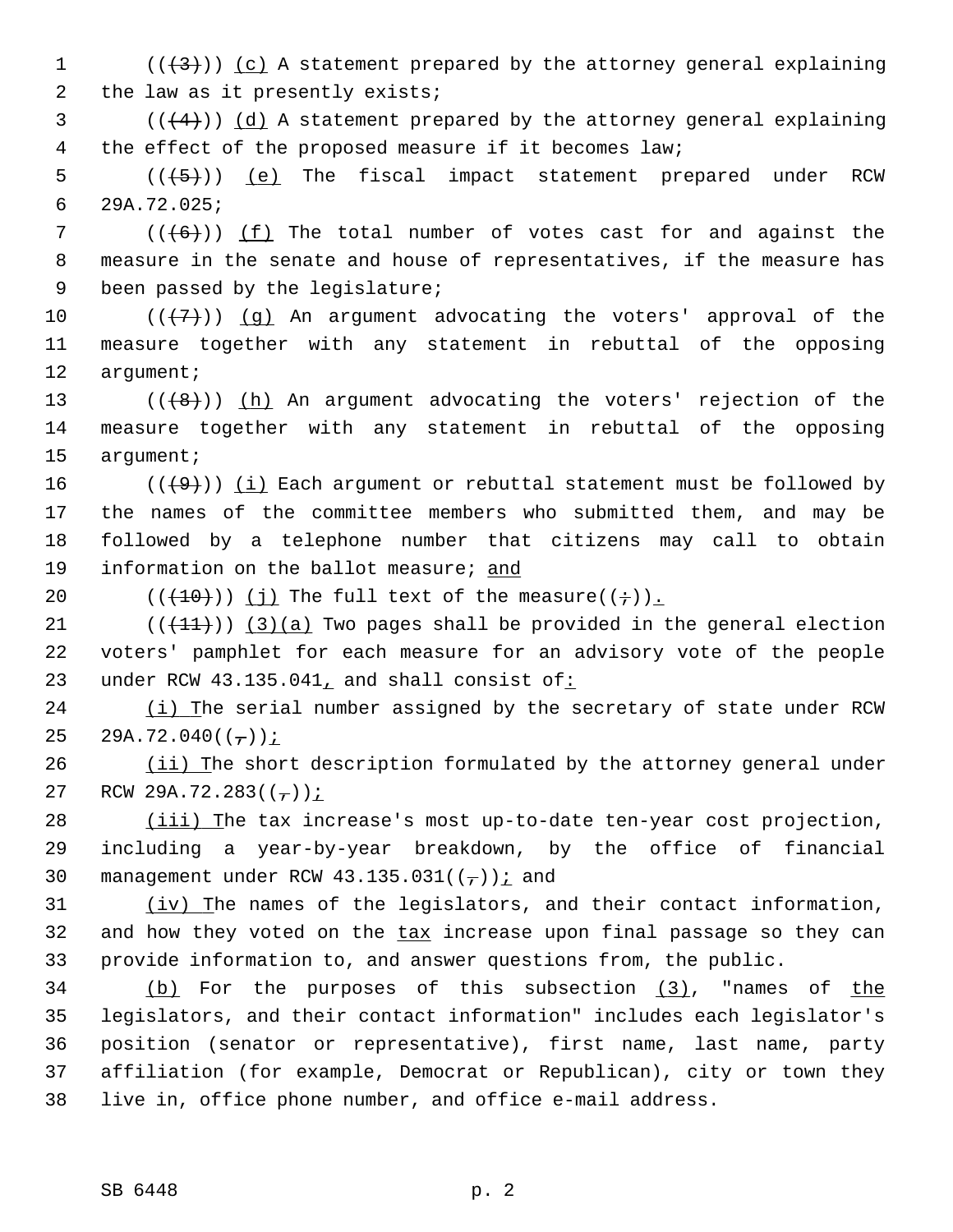1 **Sec. 2.** RCW 29A.72.025 and 2009 c 415 s 7 are each amended to read 2 as follows:

 3 (1) The office of financial management, in consultation with the 4 secretary of state, the attorney general, and any other appropriate 5 state or local agency, shall prepare a fiscal impact statement for each 6 of the following state ballot measures:  $((+1))$ 

 7 (a) An initiative to the people that is certified to the ballot;  $8 ((+2))$ 

 9 (b) An initiative to the legislature that will appear on the 10 ballot;  $((+3))$ 

11 (c) An alternative measure appearing on the ballot that the 12 legislature proposes to an initiative to the legislature;  $((\langle 4 \rangle))$ 

13 (d) A referendum bill referred to voters by the legislature; and  $14$   $((+5)$ )

15 (e) A referendum measure appearing on the ballot.

16 (2) Fiscal impact statements must:

17 (a) Be written in clear and concise language( $(\frac{\tau}{l})$ );

18 (b) Avoid legal and technical terms, when possible( $(\frac{1}{1}$  and));

19 (c) Be filed with the secretary of state no later than the tenth 20 day of August $(( -$  Fiscal impact statements may));

21 (d) Where appropriate, include easily understood graphics( $(-$ 

22 A fiscal impact statement must));

 (e) Describe any projected increase or decrease in revenues, costs, 24 expenditures, or indebtedness that the state or local governments will 25 experience if the ballot measure were approved by state voters( $(-)$ ), including the effect that any decrease in revenues may have upon an increase in demand for government services that is attributable to a recession;

29 (f) Where appropriate, ((a fiscal impact statement may)) include 30 both estimated dollar amounts and a description placing the estimated 31 dollar amounts into context( $(-$  A fiscal impact statement must));

32 (g) Include both a summary of not to exceed one hundred words and 33 a more detailed statement that includes the assumptions that were made 34 to develop the fiscal impacts  $( - \frac{1}{2})$ 

35 Fiscal impact statements must)); and

36 (h) Be available online from the secretary of state's web site and 37 included in the state voters' pamphlet. Additional information may be 38 posted on the web site of the office of financial management.